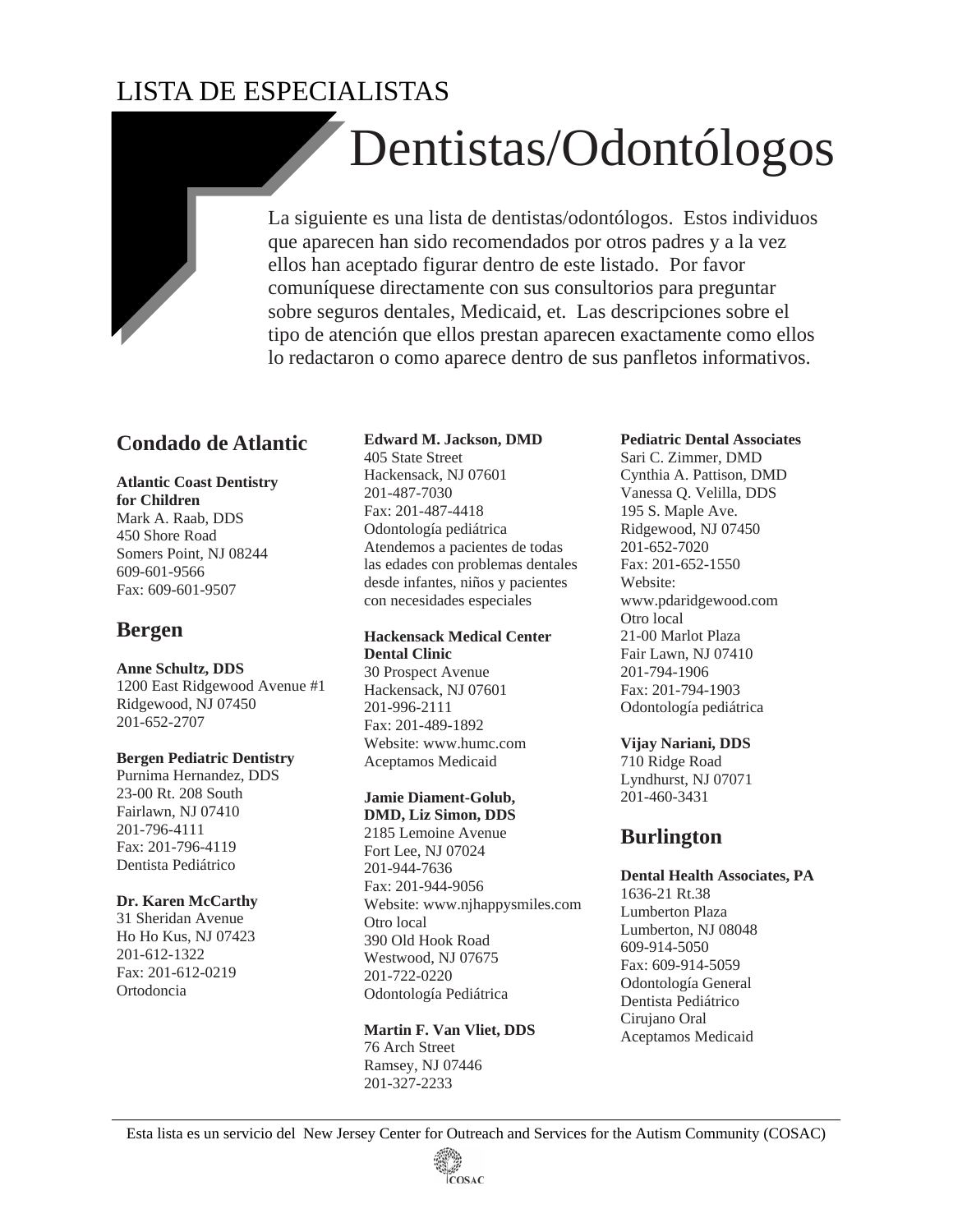## **Kathryn A. Grady, DDS, MS**

102 Centre Boulevard, #1 Marlton, NJ 08053 856-985-6808 Fax: 856-985-2792 Odontología Pediátrica

## **Richard E. Schwartz, DDS**

975 Tuckertown Road Marlton, NJ 08053 856-983-8686

# **Camden**

# **Dr. Lewis H. Holtzman, DDS**

331 West Crystal Lake Avenue Haddonfield, NJ 08033 856-858-4835

## **Robert P. Gersh, DMD,**

**Dianna J. Champion, DMD**  401 South Kings Highway, Suite 4B Cherry Hill, NJ 08034 856-429-2225 Fax: 856-429-6127

# **Essex**

# **Dental Health Associates, PA**

2 Washington Avenue Irvington, NJ 07111 973-399-5000 Fax: 973-375-2630 Website: www.njdha.com Ortodoncistas Generales Dentistas Pediátricos Cirujano Oral Aceptamos Medicaid Otro Local 1146 Stuyvesant Ave. Irvington, NJ 07111 973-399-4242 Fax: 973-399-4440 Otro Local 9-25 Alling St. Newark, NJ 07102 973-297-1551 Fax: 973-297-1554

# **Children's Specialized Hospital**

395-97 North 5th Street Newark, NJ 07107 973-483-8998 Website: www.childrens-specialized.org Aceptamos Medicaid

# **Dentistry for Children**

Philip Wasserman, DDS Robert E. Spiegel, DMD 382 West Passaic Avenue Bloomfield, NJ 07003 973-388-1383 Fax: 973-338-8113 Website: www.dentistryforchildrenpa.com Odontología Pediátrica

# **NJ Dental School, UMDNJ**

Special Care Treatment Center Evan Spivack, DDS Justin H. Stone, DDS 110 Bergen Street Newark, NJ 07103 973-973-7040 Fax: 973-972-0097

# **Hunterdon**

# **Hunterdon Pediatric**

**Dental Association**  Stephen T. Tafaro, DDS 84 Park Avenue Flemington, NJ 08822 908-788-6700

# **Mercer**

# **Brian K. Allen, DMD**

3131 Princeton Pike, Bldg. 6 Suite 108 Lawrenceville, NJ 08648 609-896-2006 Fax: 609-896-3889 Website: www.mercerchildrensdentistry.com Odontología Pediátrica

#### **Burton J. Lavin, DDS, David H. Newton, DDS**  6 Colonial Lake Drive #H Lawrenceville, NJ 08648 609-883-1600

## **Children's Specialized Hospital**

3575 Quakerbridge Road Hamilton, NJ 08619 609-631-2800 Fax: 609-631-2897 Website: www.childrens-specialized.org

# **Dental Health Associates, PA**

Hamilton Shopping Center 957 Rt. 33, Suite 6 Hamilton, NJ 08690 609-587-5858 Fax: 609-587-4606 Ortodoncistas Generales Dentistas Pediátricos Cirujano Oral Aceptamos Medicaid

# **Greenwood Dental**

Richard L. Nedelman, DDS 1902 Greenwood Avenue Trenton, NJ 08609 609-587-6670

# **Hamilton Dental Associates**

Dr. Sidney Whitman Dr. Arthur Fields Dr. Irving Djeng 2929 Klockner Road Hamilton Square, NJ 08690 609-586-6603 Fax: 609-586-1801 Website: www.hamiltondental.com Odontología Pediátrica Aceptamos Medicaid

# **Richard Holstein, DDS**

601 Ewing Street, Suite B-11 Princeton, NJ 08540 609-921-1047

# **Middlesex**

# **Allen R. Savage, DDS, PA**

1440 How Lane, Suite 2C North Brunswick, NJ 08902 732-247-4200 Fax: 732-247-6312 El edificio tiene ascensor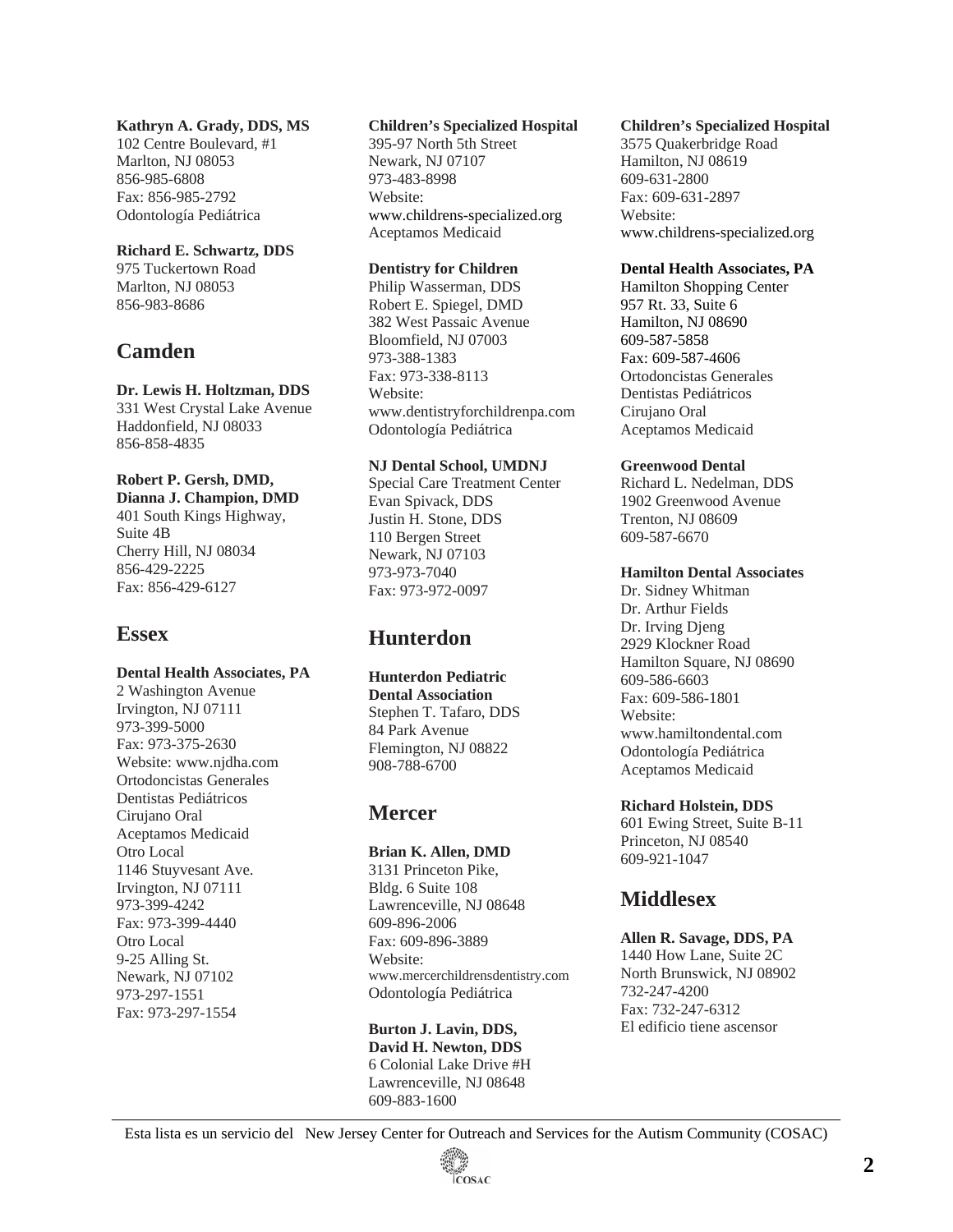**Central Jersey Pediatric Dentistry & Orthodontics Irvin B. Sherman, DDS Michelle M. Backhaus, DMD Christopher R. Overcash, DMD**  176 Somerhill Road East Brunswick, NJ 08816 732-257-5588 Fax: 732-857-9189 Website: www.kiddent.com Odontología Pediátrica

# **Dental Health Associates, PA**

Ortodoncia

977 Livingston Ave. North Brunswick, NJ 08902 732-418-9800 Fax: 732-418-0048 Ortodoncistas Generales Dentistas Pediátricos Cirujano Oral Aceptamos Medicaid

#### **Donated Dental Services**

PO Box 2117 Edison, NJ 08818 732-549-8909 Fax: 732-549-8907 Website: www.nfdh.org Tratamiento dental para personas ancianas y discapacitadas con dificultades financieras y que no poseen seguro dental

#### **Elliot J. Silberman, DDS**

655 Amboy Avenue Woodbridge, NJ 07095 732-636-3900 Fax: 732-634-1556 Odontología Pediátrica

## **Gerald J. Whiteman, DDS**

2515 Highway 516 Old Bridge, NJ 08857 732-679-3600

## **Herbert Portnoff, DDS, PA**

1656 Oaktree Road Edison, NJ 08820 732-549-3773 Fax: 732-549-9241 Odontología Pediátrica

#### **Kidzdent-USA**

Dr. Cavan Brunsden, DMD Nancy Villa, DMD 2455 Rt. 516 Old Bridge, NJ 08857 732-679-2323 Fax: 732-679-8896 Website: www.kidzdent.com Odontología Pediátrica Ortodoncia Odontología bajo sedación

## **Stephen E. Hoffmann, DDS**

C-4 Cornwall Drive East Brunswick, NJ 08816 732-238-4422 Odontología Pediátrica

#### **Talbot A. Sklar, DDS**

4 Progress Street, Suite B1 Edison, NJ 08820 908-757-3191 Odontología Pediátrica

# **Monmouth**

**Alan J. Davis, DDS**  30 Plaza 9 Englishtown, NJ 07726 732-303-0900

#### **Arthur J. Appel, DDS**

221 Taylors Mill Road Manalapan, NJ 07726 732-845-0500

# **Bryan A. Shumaker, DDS**

81 Highway 34 S #D Colts Neck, NJ 07722 732-431-0800

# **David Tarrab, DDS**

**Children's Dental Group**  288 Highway 35 South Eatontown, NJ 07724 732-389-2422 Fax: 732-389-8815 Odontología Pediátrica

#### **David Tarrab, DDS**

1 Highway 35 Keyport, NJ 07735 732-888-4600 Odontología Pediátrica

## **Lee M. Lichtenstein, DMD, PA**

723 North Beers St. Holmdel, NJ 07733 732-739-3337 Fax: 732-739-6288 Website: www.sleepdentistrynj.com Ortodoncia General Anestesiólogo Atiende a personas de todas las edades con discapacidades del desarrollo incluyendo – de moderado a severo

#### **Mark J. Schwitz, DDS**

33 North Main Street Marlboro, NJ 07746 732-577-0075

## **Atlantic Pediatric Dentistry, P.C. Mark L. Radler, DMD Matt Safari, DDS**

200 White Road, Suite 113 Little Silver, NJ 07739 732-842-1155 Fax: 732-842-0943 Odontología pediátrica Aceptamos Medicaid Odontología para niños con necesidades especiales

# **Michele A. Schultz, DDS**

257 Monmouth Road Oakhurst, NJ 07712 732-531-0777

#### **Neal Hammer, DDS, FAAPD**

505 Stillwells Corner Road Freehold, NJ 07728 732-780-3300 Odontología Pediátrica, acreditado por el Consejo

#### **Richard A. Gindi, DMD**

176 Monmouth Road Oakhurst, NJ 07755 732-531-0071 Fax: 732-531-1737 Odontopediatría

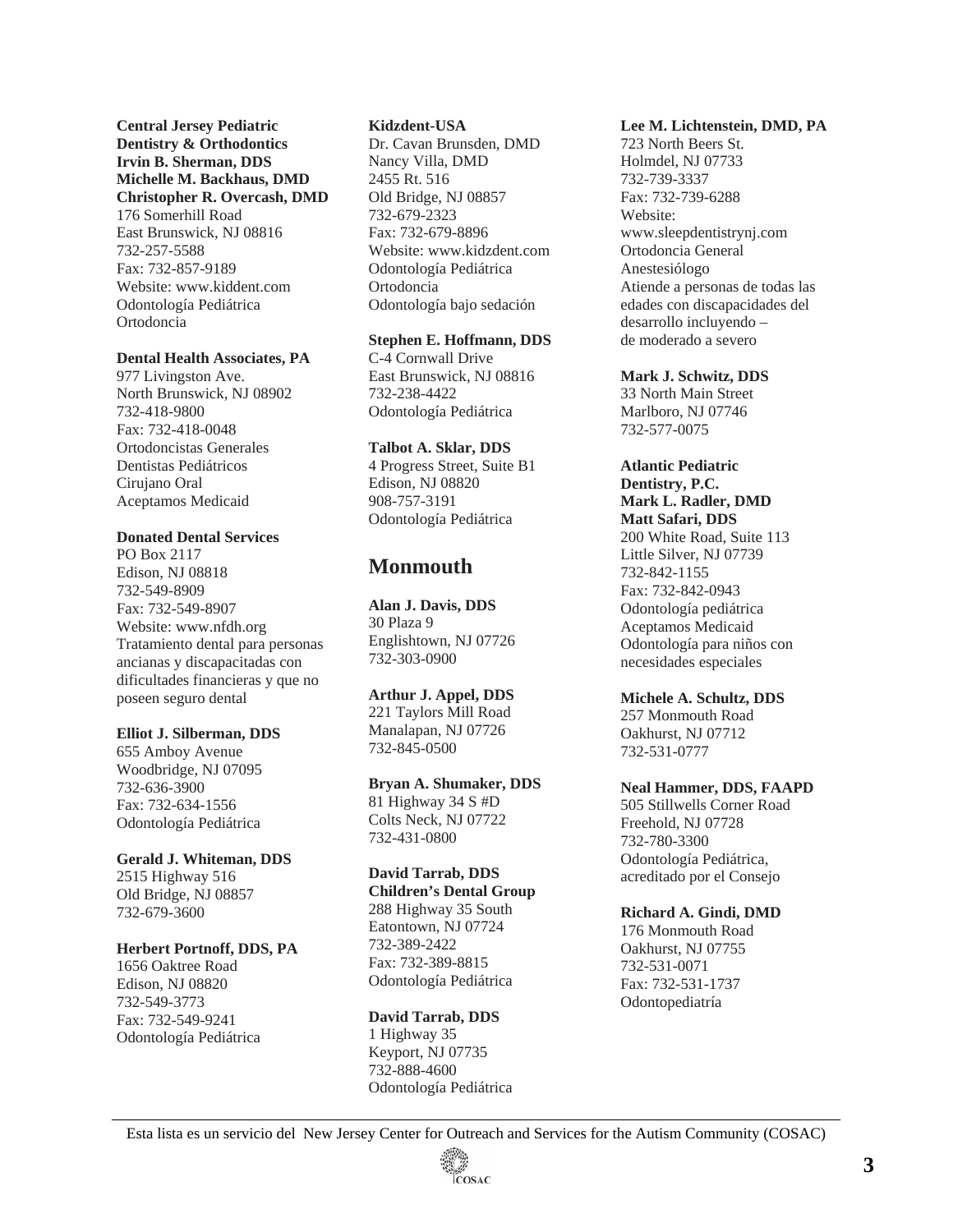#### **Tender Smiles 4 Kids**

Dr. Maxim Sulla, DDS 4249 Rt. 9 N., Bldg. 2 Suite A Freehold, NJ 07728 732-625-8080 Fax: 732-625-8003 Dentista Pediátrico Habla ruso como segundo idioma con fluidez

#### **William H. Lieberman, DDS, Christine C. Henry DDS, Jill N. Alenier**

276 Broad Street Red Bank, NJ 07701 732-842-5577 Fax: 732-842-8253 Website: www.shorepediatric.com Odontología Pediátrica Otro Local 73 Highway 34 Pleasant Valley Square, Edificio 2 Colts Neck, NJ 07722 732-462-2223 Fax: 732-462-3089

# **Morris**

## **Children's Dentistry of Morristown**

Dr. Archana Devi Dr. Lisset Penton Dr. Suzy Harrison Press 95 Madison Avenue Morristown, NJ 07960 973-898-6600 Odontología Pediátrica

#### **Denville Orthodontics & Pediatric Dentistry**

Maria Cecilia Duprat, DDS, MS (Ortodoncia) Richard Malecz, DMD, MBA (Odontología ) 35 West Main Street, #203 Denville, NJ 07834 973-625-4441 Fax: 973-625-4046 *Pediatric Dentistry* hace operaciones dentales bajo anestesia general en el Hospital St. Clare de Denville.

**Flanders Pediatric Dentistry, LLC Edward Sonnenberg, DDS Bernadette A Lapena, DDS Michael P. Laterner, DMD Amy Planz, DDS**  230 Route 206 South, Bldg. #3 PO Box 699 Flanders, NJ 07836 973-927-2260 Fax: 973-927-8356 Website: www.flanderspediatricdentistry.com Odontología Pediátrica

#### **Jason P. Rosenfeld, DDS**

1395 Route 23 South #3 Butler, NJ 07405 973-838-0093 Odontología Pediátrica

# **Pediatric Dental Associates of Randolph**

Aaron Mannella, DMD 390 Rt. 10 Randolph, NJ 07869 973-989-7970 Fax: 973-442-1711 Website: www.pediatric-dental.com Acepta Medicaid solo para personas con necesidades especiales Dentista Pediátrico

# **Ocean**

#### **Brick Pediatric Dentistry & Orthodontics**  Stuard A. Lippsett, DDS

132 Drum Point Road Brick, NJ 08723 732-920-9220 Fax: 732-920-9237 Website: www.brickpediatricdentistry.com Odontología Pediátrica

## **Children's Specialized Hospital**

94 Stevens Road Toms River, NJ 08755 732-914-1100 Website: www.childrens-specialized.org

#### **Ocean Family Dental**

Donn H. Winokur, DDS 601 Route 37 West #102 Toms River, NJ 08755 732-240-2244

# **Passaic**

#### **Brian Johnson, DDS**

1332 Hamburg Turnpike Wayne, NJ 07470 973-696-6404

## **Sally Song, DMD, MSD**

1500 Alps Rd. Wayne, NJ 07470 973-696-5220 Fax: 973-696-3440 Website: www.drsong.4smile.com Ortodoncia para niños y adultos

# **Somerset**

## **Martin Holofsky, DDS**

1313 Route 27 Somerset, NJ 08873 732-249-1010 Fax: 732-220-0177 Odontología Pediátrica

#### **Matheny Center of Medicine and Dentistry**

PO Box 339, Main Street Peapack, NJ 07977 908-234-0011, x. 771 Fax: 908-719-2137 Website: www.matheny.org

# **The Children's Dental Center**

Dr. Robert Martin Dr. Mary Jo McGuire Dr. Andrea Federici 2 Park Avenue Somerville, NJ 08876 908-526-1600 Fax: 908-526-7093 Website: www.thechildrensdentalcenter.com Odontología Pediátrica

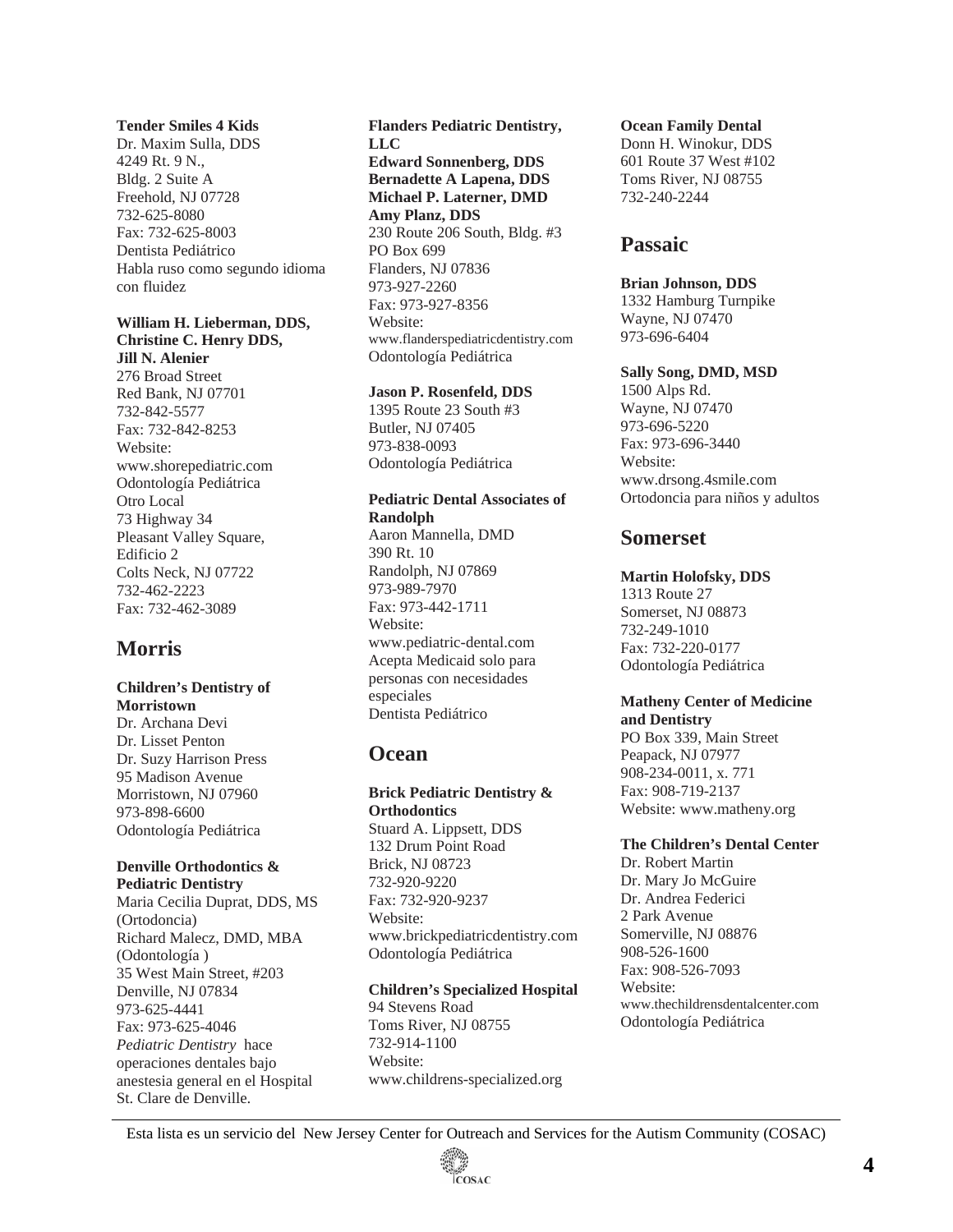## **Tender Smiles 4 Kids**

Dr. Maxim Sulla, DDS 1313 Rt. 27 Somerset, NJ 08873 732-249-1010 Fax: 732-220-0177 Dentista Pediátrico Ortodoncia Habla ruso como segundo idioma con fluidez

# **Yasmi O. Crystal, DMD**

111 East Union Avenue Bound Brook, NJ 08805 732-356-1830 Website: www.comprehensivepediatricdent istry.com Odontología Pediátrica Presidente del *New Jersey Academy of Pediatric Dentistry*

# **Union**

# **Children's Dental Health**

**Associates**  2209 Wood Avenue Roselle, NJ 07203 908-245-5556

# **Children's Specialized Hospital**

316 West Westfield Avenue Roselle Park, NJ 07204 908-259-3300 Website: www.childrens-specialized.org

## **Children's Specialized Hospital**

150 New Providence Road Mountainside, NJ 07091 1-888-CHILDREN Website: www.childrens-specialized.org

# **Dental Health Associates, PA**

 $200$  W.  $2<sup>nd</sup>$  St. Plainfield, NJ 07060 908-755-3030 Fax: 908-755-2755 Odontología General Dentista Pediátrico Cirujano Oral Aceptamos Medicaid

# **Edmund R. Proctor Jr., DDS**

120 Elmora Avenue Elizabeth, NJ 07202 908-527-9845

# **Frank W. Krause, DDS**

**Cranford Orthodontics**  118 North Avenue West #200 Cranford, NJ 07016 908-272-5595

# **Norman J. Schwartz, DMD, PA**

14 East Westfield Avenue Roselle Park, NJ 07204 908-245-7700 Fax: 908-245-7791 Odontología Pediátrica

## **Pediatric Dentistry of Union**

Mary J. Burke, DDS Dr. Glenn Rosivick 381 Chestnut Street Union, NJ 07083 908-686-2082

# **Robert Espinosa, DDS**

1465 Morris Avenue Union, NJ 07083 908-686-0323

# **Stephen D. Bosonac, DDS**

979 Raritan Road Clark, NJ 07066 732-388-4144

# **Stuart D. Neiss, DMD**

138 Elmer Street Westfield, NJ 07080 908-232-9300 Odontología Pediátrica Cirugías dentales bajo anestesia general

# **Westfield Pediatric Dental**

**Group**  Timothy P. McCabe, DMD Philip P. Graye, DDS 555 Westfield Avenue Westfield, NJ 07090 908-232-1231 Fax: 908-232-5525 Website: www.kidsandsmiles.com Odontología Pediátrica Odontología para infantes, niños, adolescentes y personas con necesidades especiales

# **Warren**

## **Adaptive Dental Associates**

Joseph Maggio, DMD 755 Memorial Parkway, Suite 301 Phillipsburg, NJ 08865 908-859-4498 Fax: 908-387-0767 Odontología General Aceptamos Medicaid

# **Cornelius Dyson, DDS**

**My Children's Dentist**  134 Belvidere Avenue Washington, NJ 07882 908-835-3500 Fax: 908-835-8846 Website: www.dysondds.com Pediatric Dentistry Aceptamos Medicaid

# **Dental Health Associates, PA**

320 South Main St. Phillipsburg, NJ 08865 908-454-9800 Fax: 908-454-1351 Odontología General Dentista Pediátrico Cirujano Oral Aceptamos Medicaid